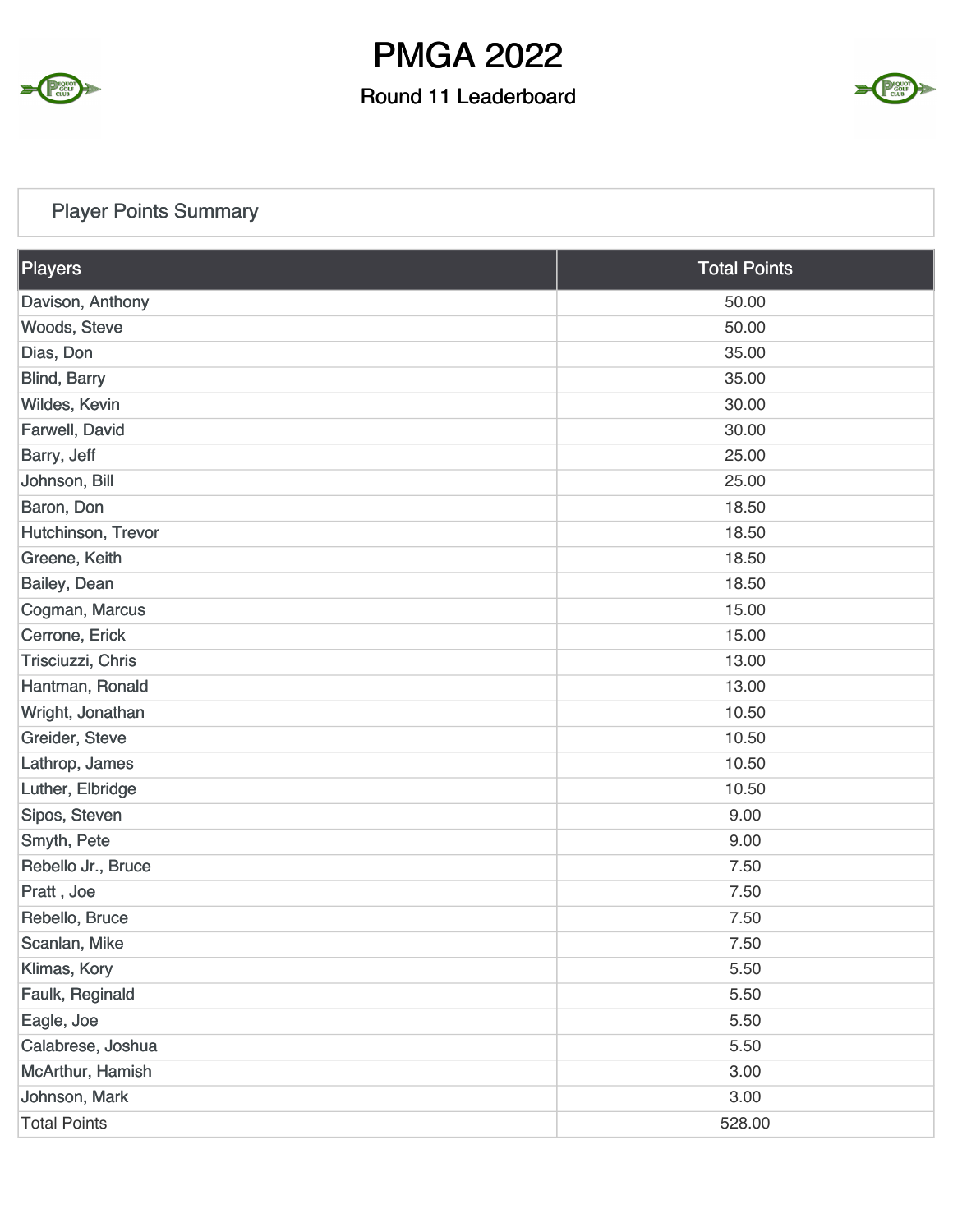

## Round 11 Leaderboard



## Player Purse Summary

| Players             | <b>Total Purse</b> |
|---------------------|--------------------|
| Davison, Anthony    | \$118.75           |
| Baron, Don          | \$95.75            |
| Dias, Don           | \$95.75            |
| Woods, Steve        | \$70.00            |
| Wright, Jonathan    | \$48.75            |
| <b>Blind, Barry</b> | \$47.00            |
| Wildes, Kevin       | \$30.00            |
| Farwell, David      | \$30.00            |
| Hutchinson, Trevor  | \$26.00            |
| Scanlan, Mike       | \$21.00            |
| Barry, Jeff         | \$18.00            |
| Johnson, Bill       | \$18.00            |
| Bailey, Dean        | \$5.00             |
| Greene, Keith       | \$5.00             |
| <b>Total Purse</b>  | \$629.00           |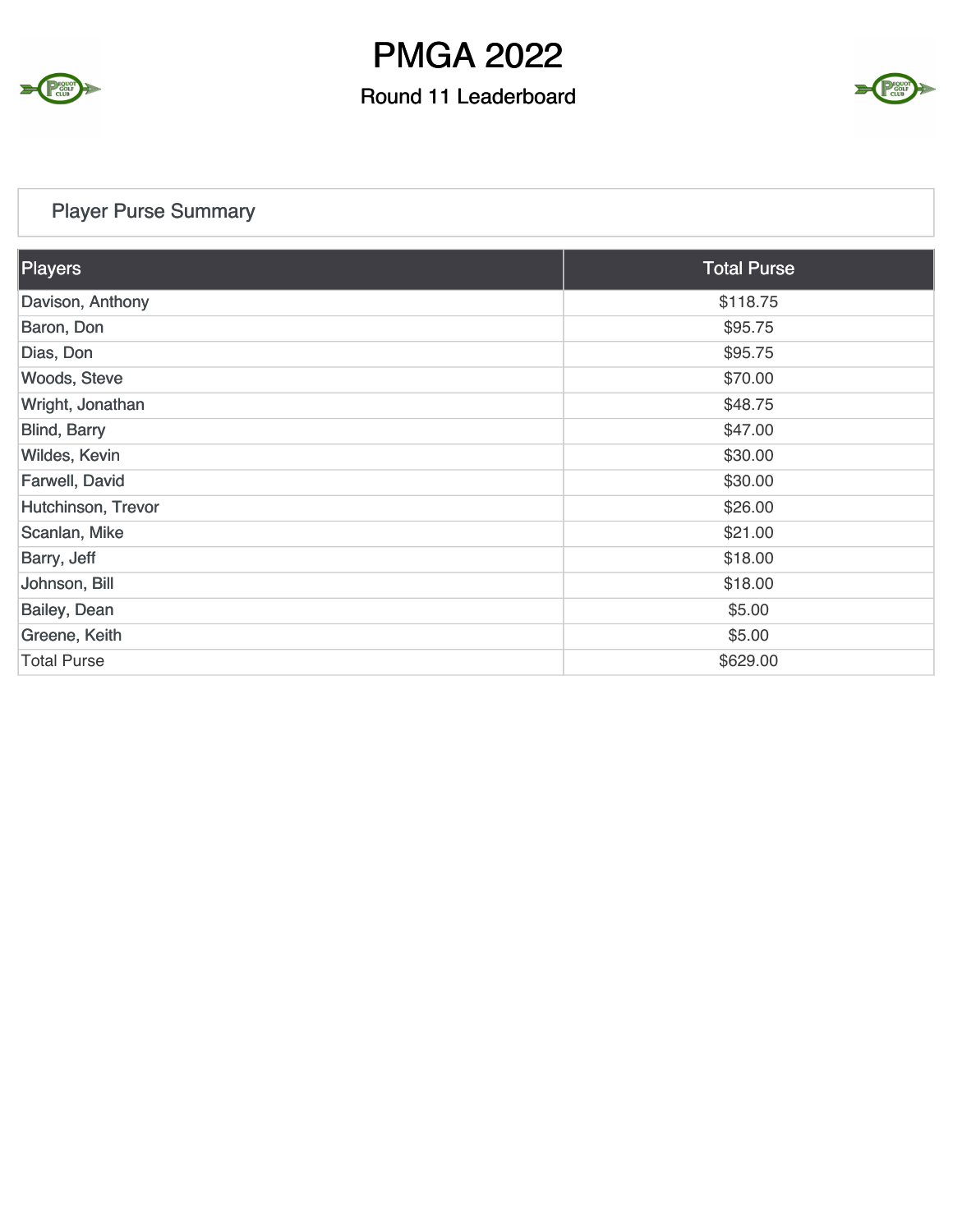

### Round 11 Leaderboard



## Two Man Aggregate A/B Random Partner 6/12

| Pos.                      | <b>Players</b>                                                         |                                                     |                |              |               |             |                  |                                       |             |                |        |               |             | To Par<br><b>Net</b> |               | <b>Total</b><br><b>Net</b> |        |    | <b>Purse</b>   |            |    | <b>Points</b> |    |
|---------------------------|------------------------------------------------------------------------|-----------------------------------------------------|----------------|--------------|---------------|-------------|------------------|---------------------------------------|-------------|----------------|--------|---------------|-------------|----------------------|---------------|----------------------------|--------|----|----------------|------------|----|---------------|----|
| 1                         | Davison, Anthony + Woods, Steve<br>Pequot Golf Club                    |                                                     |                |              |               |             |                  |                                       |             |                |        |               |             | -8                   |               | 132                        |        |    | \$140.00       |            |    | 100.00        |    |
| $\overline{c}$            | Blind, Barry + Dias, Don<br>Pequot Golf Club                           |                                                     |                |              |               |             |                  |                                       |             |                |        |               |             | -3                   |               | 137                        |        |    | \$94.00        |            |    | 70.00         |    |
| $\ensuremath{\mathsf{3}}$ | Farwell, David + Wildes, Kevin<br>Pequot Golf Club                     |                                                     |                |              |               |             |                  |                                       |             |                |        |               |             | $-1$                 |               | 139                        |        |    | \$60.00        |            |    | 60.00         |    |
| $\overline{4}$            | Barry, Jeff + Johnson, Bill<br>Chanticlair Golf Club, Pequot Golf Club |                                                     |                |              |               |             |                  |                                       |             |                |        |               |             | Ε                    |               | 140                        |        |    | \$36.00        |            |    | 50.00         |    |
| T <sub>5</sub>            | Hutchinson, Trevor + Greene, Keith<br>Pequot Golf Club                 |                                                     |                |              |               |             |                  |                                       |             |                |        |               |             | $+1$                 |               | 141                        |        |    | \$10.00        |            |    | 37.00         |    |
| T <sub>5</sub>            | Baron, Don + Bailey, Dean<br><b>Pequot Golf Club</b>                   |                                                     |                |              |               |             |                  |                                       |             |                |        |               |             | $+1$                 |               | 141                        |        |    | \$10.00        |            |    | 37.00         |    |
| $\overline{7}$            |                                                                        | Cogman, Marcus + Cerrone, Erick<br>Pequot Golf Club |                |              |               |             |                  |                                       |             |                |        | $+6$          |             | 146                  |               |                            | \$0.00 |    |                | 30.00      |    |               |    |
| $\,8\,$                   | Trisciuzzi, Chris + Hantman, Ronald<br>Pequot Golf Club                |                                                     |                |              |               |             |                  |                                       |             |                |        |               |             | $+8$                 |               | 148                        |        |    | \$0.00         |            |    | 26.00         |    |
| T <sub>9</sub>            | Greider, Steve + Luther, Elbridge<br>Pequot Golf Club                  |                                                     |                |              |               |             |                  |                                       |             |                |        |               |             | $+9$                 |               | 149                        |        |    | \$0.00         |            |    | 21.00         |    |
| T <sub>9</sub>            | Lathrop, James + Wright, Jonathan<br>Pequot Golf Club                  |                                                     |                |              |               |             |                  |                                       |             |                |        |               |             | $+9$                 |               | 149                        |        |    | \$0.00         |            |    | 21.00         |    |
| 11                        | Smyth, Pete + Sipos, Steven<br>Pequot Golf Club                        |                                                     |                |              |               |             |                  |                                       |             |                |        |               |             | $+10$                |               | 150                        |        |    | \$0.00         |            |    | 18.00         |    |
| T <sub>12</sub>           | Pratt, Joe + Scanlan, Mike                                             |                                                     |                |              |               |             |                  |                                       |             |                |        |               |             | $+11$                |               | 151                        |        |    | \$0.00         |            |    | 15.00         |    |
| T <sub>12</sub>           | Rebello, Bruce + Rebello Jr., Bruce<br><b>Pequot Golf Club</b>         |                                                     |                |              |               |             |                  |                                       |             |                |        |               |             | $+11$                |               | 151                        |        |    | \$0.00         |            |    | 15.00         |    |
| T <sub>14</sub>           | Klimas, Kory + Faulk, Reginald<br>Pequot Golf Club                     |                                                     |                |              |               |             |                  |                                       |             |                |        |               |             | $+15$                |               | 155                        |        |    | \$0.00         |            |    | 11.00         |    |
| T <sub>14</sub>           | Eagle, Joe + Calabrese, Joshua<br>Pequot Golf Club                     |                                                     |                |              |               |             |                  |                                       |             |                |        |               |             | $+15$                |               | 155                        |        |    | \$0.00         |            |    | 11.00         |    |
| 16                        | McArthur, Hamish + Johnson, Mark<br>Pequot Golf Club                   |                                                     |                |              |               |             |                  |                                       |             |                |        |               |             | $+28$                |               | 168                        |        |    | \$0.00         |            |    | 6.00          |    |
|                           |                                                                        |                                                     |                |              |               |             |                  | Total Purse Allocated: \$350.00       |             |                |        |               |             |                      |               |                            |        |    |                |            |    |               |    |
|                           |                                                                        |                                                     |                |              |               |             |                  | <b>Total Points Allocated: 528.00</b> |             |                |        |               |             |                      |               |                            |        |    |                |            |    |               |    |
|                           |                                                                        | <b>Strokes</b>                                      |                |              |               |             |                  |                                       |             |                |        |               |             |                      |               |                            |        |    |                |            |    |               |    |
|                           |                                                                        | 1                                                   | $\overline{2}$ | $\mathbf{3}$ | 4             | 5           | $\boldsymbol{6}$ | $\overline{7}$                        | 8           | 9              | Out 10 |               | 11          | 12                   | 13            | 14                         | 15     | 16 | 17             | 18         |    | In Total Net  |    |
| Davison, Anthony<br>(7)   |                                                                        | $\circled{3}$                                       | $\overline{5}$ | <sup>4</sup> | 4             | 4           | 3                | $\circled{4}$                         | $\circledS$ | $\circled{3}$  | 33     | (3)           | 5           | $\vert 4 \vert$      | $\circled{4}$ | 5                          | 4      | 5  | $\overline{4}$ | 5          | 39 | 72            | 65 |
|                           | Woods, Steve (18)                                                      | $\circled{4}$                                       | 5              | $\bigcirc$   | $\circled{4}$ | $\boxed{6}$ | $\circled{3}$    | 6                                     | 5           | 4 <sup>°</sup> | 41     | $\circled{4}$ | $\boxed{6}$ | $\circled{3}$        | $\circled{5}$ | 5                          | 5      | 6  | $\boxed{5}$    | $\circ$ 44 |    | 85            | 67 |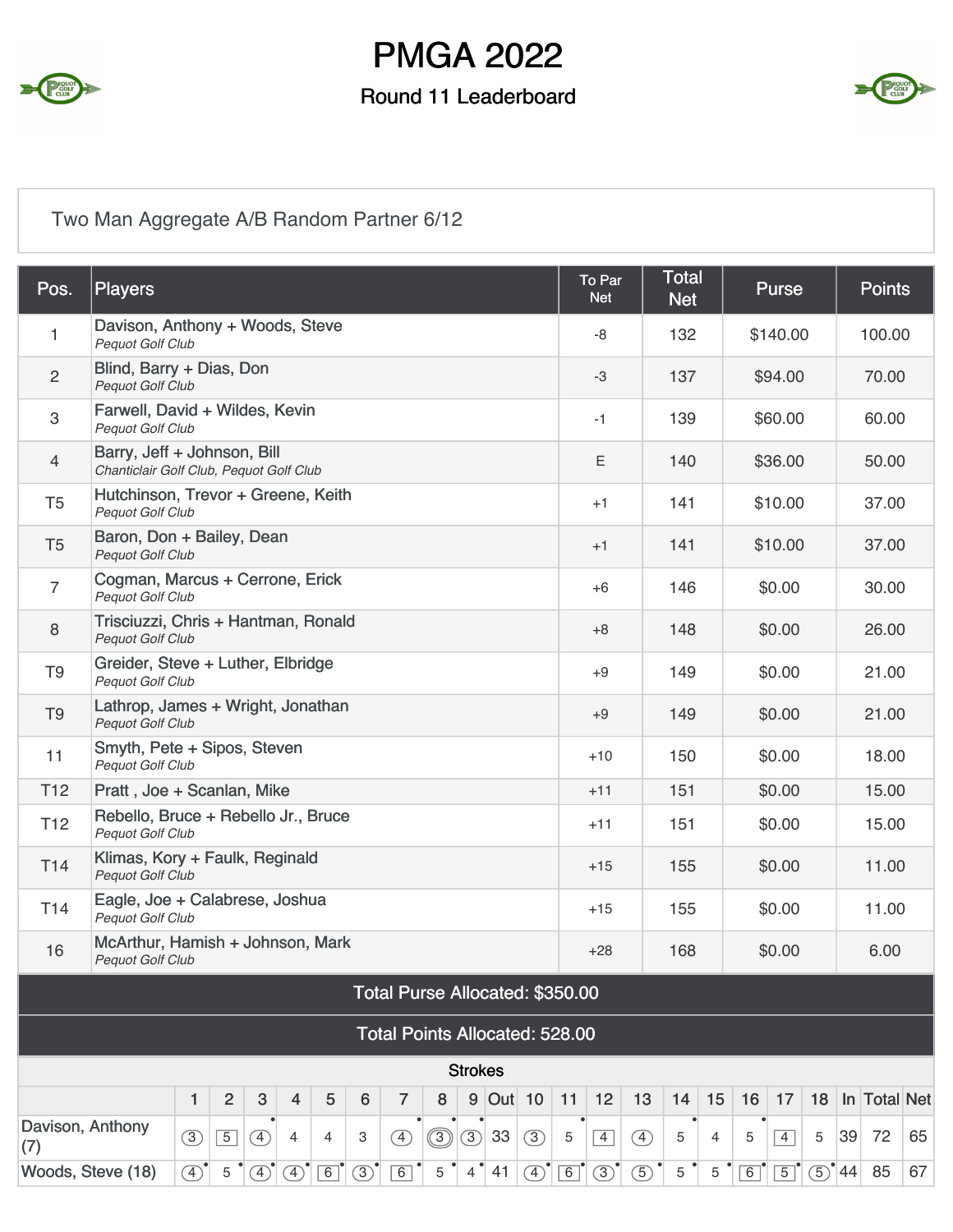

### Round 11 Leaderboard



| <b>Net Score</b>          | 6              | 9                            | 6                            | $\overline{7}$ | 9              | 5              | 8                     | 6              | 5              | 61             | 6              | 9              | 6              | 8              | 8                            | 8                            | 9                          | 8              | 9               | 71             | 132       |    |
|---------------------------|----------------|------------------------------|------------------------------|----------------|----------------|----------------|-----------------------|----------------|----------------|----------------|----------------|----------------|----------------|----------------|------------------------------|------------------------------|----------------------------|----------------|-----------------|----------------|-----------|----|
| To Par (net)              | $-2$           | $\mathbf{1}$                 | $-2$                         | $-1$           | 1              | $-1$           | 0                     | $-2$           | $-1$           | $-7$           | $-2$           | 1.             | 0              | $-2$           | 0                            | $\mathbf{0}$                 | 1                          | $\overline{c}$ | $-1$            | -1             | $-8$      |    |
| Blind, Barry (12)         | $\bigoplus$    | 4                            | $\overline{4}$               | $\overline{4}$ | 5              | 3              | 5                     | $\circledS$    | $\overline{4}$ | 36             | $\overline{4}$ | $\overline{4}$ | 3              | 6              | $\overline{7}$               | $\circled{4}$                | $\overline{7}$             | 3              | $\circledcirc$  | 42             | 78        | 66 |
| Dias, Don (15)            | $\circledS$    | 5                            | $\circled{4}$                | $\circledA$    | 5              | $\overline{4}$ | $\overline{6}$        | A)             | $\overline{5}$ | 40             | $\overline{4}$ | 5              | $\overline{4}$ | 6              | 5                            | $\overline{7}$               | 5                          | $\circled{3}$  | $\overline{7}$  | 46             | 86        | 71 |
| <b>Net Score</b>          | 5              | 8                            | 6                            | $\overline{7}$ | 8              | $\overline{7}$ | 9                     | 5              | $\overline{7}$ | 62             | 8              | $\overline{7}$ | $\overline{7}$ | 10             | 10                           | 9                            | 10                         | 5              | 9               | 75             | 137       |    |
| To Par (net)              | $-3$           | $\mathbf{0}$                 | $-2$                         | $-1$           | $\mathbf{0}$   | 1.             | $\mathbf{1}$          | $-3$           | $\mathbf{1}$   | $-6$           | $\mathbf 0$    | -1             | $\mathbf{1}$   | $\mathbf{0}$   | $\overline{c}$               | 1                            | $\overline{2}$             | $-1$           | $-1$            | 3              | $-3$      |    |
| Farwell, David (12)       | $\circled{4}$  | 4                            | $\overline{4}$               | $\overline{4}$ | $\mathcal{F}$  | $\overline{4}$ | 5                     | $\mathcal{F}$  | 4              | 37             | $\overline{5}$ | 5              | 3              | (5)            | 5                            | 5                            | 5                          | $\overline{5}$ | $\circled{5}$   | 43             | 80        | 68 |
| Wildes, Kevin (15)        | 5              | 5                            | $\left( \overline{4}\right)$ | 5              | 5              | $\overline{4}$ | 6                     | 5              | 4              | 43             | $\overline{4}$ | $\mathcal{F}$  | $\overline{4}$ | 6              | 5                            | $\overline{6}$               | $\bigoplus$                | $\circled{3}$  | $\overline{7}$  | 43             | 86        | 71 |
| <b>Net Score</b>          | $\overline{7}$ | 8                            | 6                            | 8              | $\overline{7}$ | 8              | 9                     | $\overline{7}$ | 6              | 66             | 9              | $\overline{7}$ | $\overline{7}$ | 9              | 8                            | 9                            | $\overline{7}$             | $\overline{7}$ | 10              | 73             | 139       |    |
| To Par (net)              | $-1$           | $\mathbf 0$                  | $-2$                         | 0              | $-1$           | $\overline{c}$ | 1                     | $-1$           | $\mathbf 0$    | $-2$           | $\mathbf{1}$   | -1             | 1.             | $-1$           | 0                            | 1                            | $-1$                       | 1              | 0               | 1              | $-1$      |    |
| Barry, Jeff (12)          | $\circled{4}$  | 4                            | $\overline{4}$               | $\overline{4}$ | 5              | 3              | 5                     | $\circled{3}$  | $\overline{4}$ | 36             | $\overline{4}$ | $\overline{4}$ | 3              | 6              | $\sqrt{7}$                   | $\left( \overline{4}\right)$ | $\overline{7}$             | 3              | $\circled{5}$   | 43             | 79        | 67 |
| Johnson, Bill (19)        | 5              | 5                            | 5                            | 6              | 6              | $\overline{4}$ | 5)                    | 5              | 4              | 45             | 6              | 5              | $\overline{4}$ | 6              | 6                            | 5                            | 5                          | $\overline{4}$ | 6               | 47             | 92        | 73 |
| <b>Net Score</b>          | $\overline{7}$ | 8                            | $\overline{7}$               | 9              | 9              | 6              | $\overline{7}$        | 6              | 6              | 65             | 9              | $\overline{7}$ | 6              | 10             | 11                           | $\overline{7}$               | 10                         | 6              | 9               | 75             | 140       |    |
| To Par (net)              | $-1$           | $\mathbf 0$                  | $-1$                         | $\mathbf{1}$   | 1              | $\mathbf 0$    | $-1$                  | $-2$           | $\mathbf 0$    | $-3$           | $\mathbf{1}$   | $-1$           | 0              | $\mathbf{0}$   | 3                            | $-1$                         | $\overline{2}$             | $\mathbf 0$    | $-1$            | 3              | 0         |    |
| Hutchinson, Trevor<br>(6) | (3)            | $\overline{4}$               | $\mathcal{F}$                | $\overline{4}$ | 4              | 3              | $\vert 7 \vert$       | 5              | 3              | 37             | 4              | $\overline{7}$ | 3              | 5              | $\overline{7}$               | 4                            | $\circled{4}$              | $\overline{4}$ | 5               | 43             | 80        | 74 |
| Greene, Keith (19)        | $\circled{4}$  | $\left( \overline{4}\right)$ | 5                            | 5              | $\mathcal{F}$  | 4              | $\overline{8}$        | $\overline{6}$ | $\overline{5}$ | 45             | 5              | $\overline{4}$ | $\circled{3}$  | 6              | 5                            | $\mathcal{F}$                | 5                          | $\circled{3}$  | 6               | 41             | 86        | 67 |
| <b>Net Score</b>          | 6              | $\overline{7}$               | $\overline{7}$               | 8              | $\overline{7}$ | 6              | 12                    | 9              | $\overline{7}$ | 69             | 8              | 9              | 5              | 10             | 10                           | $\overline{7}$               | $\overline{7}$             | 6              | 10              | 72             | 141       |    |
| To Par (net)              | $-2$           | $-1$                         | $-1$                         | 0              | $-1$           | $\mathbf 0$    | 4                     | 1              | $\mathbf{1}$   | 1              | $\mathbf 0$    | $\mathbf{1}$   | $-1$           | 0              | $\overline{c}$               | $-1$                         | -1                         | 0              | 0               | 0              | 1         |    |
| Baron, Don (13)           | 5              | 5                            | $\circled{4}$                | $\overline{4}$ | $\overline{7}$ | 3              | $\overline{6}$        | $\circledS$    | $\binom{3}{2}$ | 40             | $\overline{5}$ | 5              | 3              | (5)            | 5                            | 5                            | $\circledA$                | $\overline{4}$ | 6               | 42             | 82        | 69 |
| Bailey, Dean (19)         | $\circled{4}$  | $\left( \overline{4}\right)$ | 5                            | $\overline{6}$ | $\overline{7}$ | $\overline{4}$ | 6                     | 6              | $\overline{5}$ | 47             | 5              | 5              | $\circled{3}$  | 6              | $\circled{4}$                | 5                            | $\overline{7}$             | $\circled{3}$  | 6               | 44             | 91        | 72 |
| <b>Net Score</b>          | $\overline{7}$ | $\overline{7}$               | $\overline{7}$               | 9              | 12             | 6              | 9                     | $\overline{7}$ | 6              | 70             | 9              | 8              | 5              | 9              | $\overline{7}$               | 8                            | 9                          | 6              | 10              | 71             | 141       |    |
| To Par (net)              | $-1$           | $-1$                         | $-1$                         | 1              | $\overline{4}$ | $\mathbf 0$    | 1                     | $-1$           | $\mathbf 0$    | $\overline{2}$ | $\mathbf{1}$   | 0              | $-1$           | $-1$           | $-1$                         | 0                            | 1                          | $\mathbf 0$    | 0               | $-1$           | 1         |    |
| Cogman, Marcus<br>(16)    | 5              | $\boxed{4}$                  | 5                            | $\boxed{7}$    | 6              | $\overline{4}$ | $\overline{7}$        | 5              | $\overline{4}$ | 47             | 5              | $\overline{6}$ | $\overline{4}$ | 6              | 6                            | $\left( \overline{4}\right)$ | 5                          | 4              | 6               | 46             | 93        | 77 |
| Cerrone, Erick (23)       | 6              | 5                            | $\overline{6}$               | 5              | $\mathcal{F}$  | $\overline{4}$ | 6                     | $\overline{5}$ | $4^{\bullet}$  | 45             | $\overline{8}$ | $\overline{6}$ | $\overline{4}$ | 6              | $\overline{\textcircled{4}}$ | 5                            | $\textcircled{\small{5}}"$ | $\circled{3}$  | 6               | 47             | 92        | 69 |
| <b>Net Score</b>          | 9              | $\overline{7}$               | 8                            | 10             | 8              | $\overline{7}$ | 10                    | $\overline{7}$ | 6              | 72             | 11             | 10             | $\overline{7}$ | 10             | $\overline{7}$               | $\overline{7}$               | $\overline{7}$             | 5              | 10              | 74             | 146       |    |
| To Par (net)              | $\overline{1}$ | -1                           | O                            | $\mathfrak{p}$ | O              | 1              | 2                     | -1             | $\Omega$       | 4              | 3              | $\mathfrak{p}$ |                | $\Omega$       | $-1$                         | $-1$                         | -1                         | $-1$           | O               | $\overline{2}$ | 6         |    |
| Trisciuzzi, Chris (4)     | $\overline{5}$ | $\overline{4}$               | 4                            | 4              | 4              | 3              | $\circled{4}$         | 5              | 3              | 36             | $\overline{5}$ | $\overline{5}$ | 3              | 5              | $\sqrt{7}$                   | $\overline{5}$               | 6                          | $\overline{4}$ | 5               | 45             | 81        | 77 |
| Hantman, Ronald<br>(13)   | 5              | 5                            | 5                            | $\overline{5}$ | 5              | 3              | $\circled{4}$         | 5              | $\circled{3}$  | 40             | $\overline{4}$ | 5              | 3              | $\circled{5}$  | 5                            | 5                            | 6                          | $\overline{4}$ | $\boxed{7}$     | 44             | 84        | 71 |
| <b>Net Score</b>          | 9              | 8                            | 8                            | 9              | 8              | 6              | 6                     | 8              | 5              | 67             | 9              | 9              | 6              | 9              | 10 <sup>1</sup>              | 9                            | 10                         | 8              | 11              | 81             | 148       |    |
| To Par (net)              | 1              | $\mathbf 0$                  | $\mathbf 0$                  | 1              | $\mathbf 0$    | 0              | $-2$                  | $\mathbf 0$    | $-1$           | $-1$           | $\mathbf{1}$   | $\mathbf{1}$   | 0              | $-1$           | $\overline{c}$               | 1                            | $\overline{2}$             | $\overline{c}$ | 1               | 9              | 8         |    |
| Greider, Steve (15)       | 5              | $\overline{7}$               | Ð                            | 5              | 5              | $\overline{4}$ | 5                     | $\overline{6}$ | $\overline{5}$ | 46             | $\boxed{6}$    | $\bigoplus$    | 3              | $\overline{8}$ | 5                            | $\bigoplus$                  | 6                          | 4              | $\overline{7}$  | 47             | 93        | 78 |
| Luther, Elbridge (19)     | $\circled{4}$  | 5                            | 5                            | 5              | 5              | (3)            | $\boxed{8}$           | $\circled{4}$  | $\overline{4}$ | 43             | $\circled{4}$  | 5              | $\overline{4}$ | $\overline{7}$ | $\boxed{6}$                  | 5                            | 5                          | $\overline{4}$ | $\overline{7}$  | 47             | 90        | 71 |
| <b>Net Score</b>          | $\overline{7}$ | 10                           | $\overline{7}$               | 8              | 8              | 6              | 10 <sup>°</sup>       | 8              | $\overline{7}$ | 71             | 9              | $\overline{7}$ | 6              | 13             | 9                            | $\overline{7}$               | 9                          | 6              | 12 <sub>2</sub> | 78             | 149       |    |
| To Par (net)              | $-1$           | 2                            | $-1$                         | 0              | $\mathbf{0}$   | $\mathbf 0$    | $\overline{2}$        | 0              | $\mathbf{1}$   | 3              | $\mathbf{1}$   | $-1$           | $\mathbf{0}$   | 3              | $\mathbf{1}$                 | $-1$                         | 1                          | $\mathbf 0$    | $\overline{2}$  | 6              | 9         |    |
| Lathrop, James (1)        | $\circled{3}$  | $\overline{4}$               | $\overline{4}$               | $\overline{4}$ | $\circled{3}$  | $\overline{4}$ | 5                     | $\overline{4}$ | 3              | 34             | $\circled{3}$  | $\overline{5}$ | 3              | $\circledast$  | $\overline{5}$               | $\overline{4}$               | $\overline{6}$             | 3              | 5               | 38             | 72        | 71 |
| Wright, Jonathan<br>(25)  | 5              | 5                            |                              | $\circled{4}$  | $\boxed{8}$    | $\overline{4}$ | $\bullet\bullet$<br>6 | 6              | 6              | 48             | 5              | 6              | $\overline{4}$ | $\boxed{8}$    | $\boxed{7}$                  | 6                            | 6                          | $\boxed{5}$    | $\boxed{8}$     | 55             | 103       | 78 |
| <b>Net Score</b>          | $\overline{7}$ | 8                            | $6\phantom{1}$               | $\overline{7}$ | 10             | $\overline{7}$ | 8                     | 8              | $\overline{7}$ | 68             | $\overline{7}$ | 9              | 6              | 11             | $10$                         | 9                            | $10$                       | $\overline{7}$ |                 |                | 12 81 149 |    |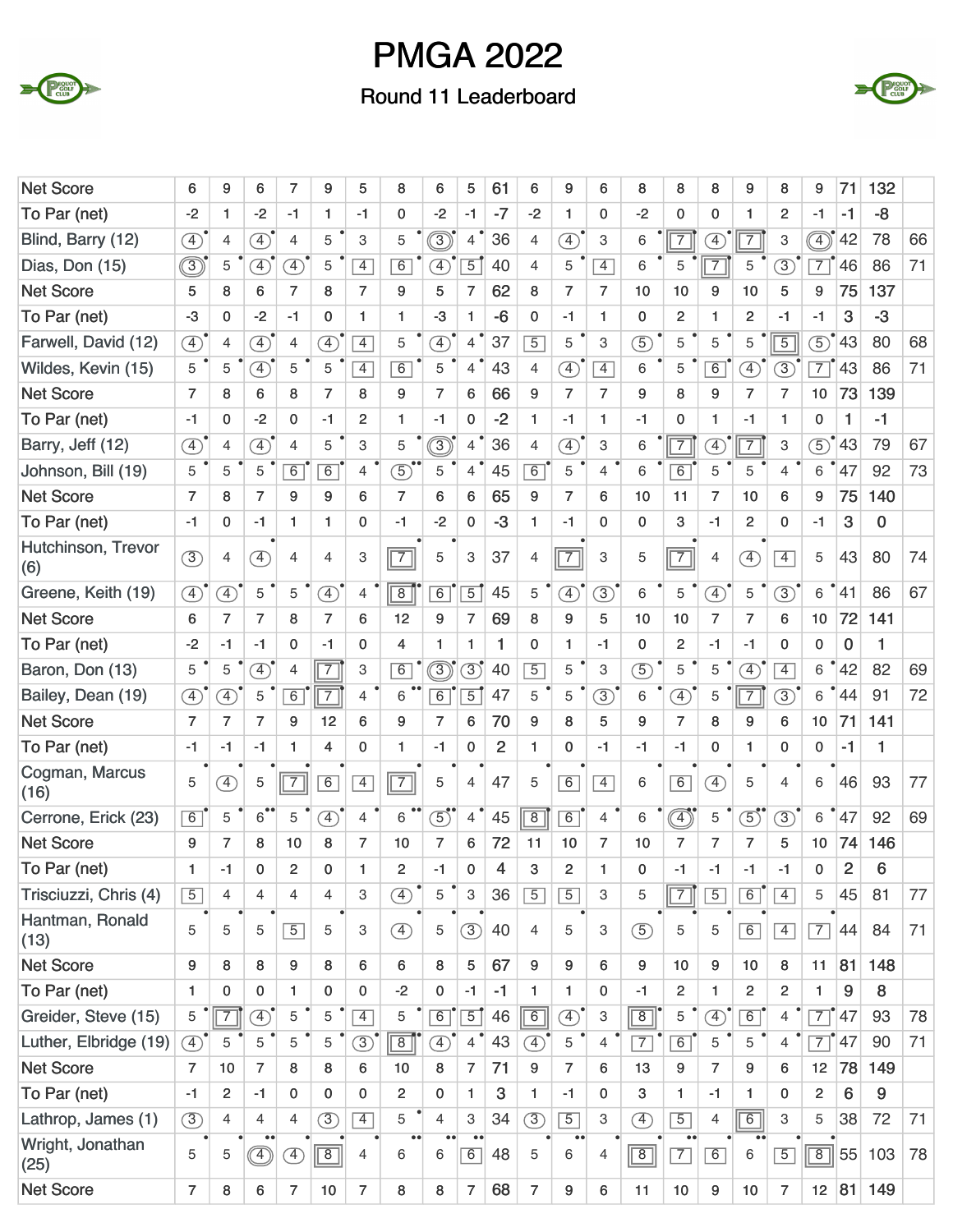

### Round 11 Leaderboard



| To Par (net)               | -1             | 0                            | $-2$           | -1             | $\overline{2}$ | 1                    | 0               | 0              | 1              | 0              | $-1$           | 1              | 0              |                | 2              |                              | $\overline{2}$ | 1              | $\overline{2}$ | 9              | 9   |    |
|----------------------------|----------------|------------------------------|----------------|----------------|----------------|----------------------|-----------------|----------------|----------------|----------------|----------------|----------------|----------------|----------------|----------------|------------------------------|----------------|----------------|----------------|----------------|-----|----|
| Smyth, Pete (13)           | 5              | 5                            | $\circled{4}$  | $\overline{4}$ | 5              | $\overline{4}$       | 5               | $\circled{4}$  | $\overline{4}$ | 40             | $\overline{5}$ | 5              | 3              | 6              | 5              | Ð                            | 6              | $\overline{4}$ | $\circled{5}$  | 43             | 83  | 70 |
| Sipos, Steven (36)         | $\overline{9}$ | $\overline{5}$               | $\overline{7}$ | $\overline{7}$ | 9              | $5^{\bullet\bullet}$ | $\overline{7}$  | 5              | $\overline{5}$ | 59             | $\overline{5}$ | $6^{\circ}$    | $\overline{7}$ | $\overline{8}$ | $\overline{8}$ | $\overline{5}$               | $\overline{8}$ | F)             | $\circledS$    | 57             | 116 | 80 |
| <b>Net Score</b>           | 11             | $\overline{7}$               | 8              | 9              | 11             | $\overline{7}$       | 9               | 6              | 6              | 74             | 8              | 8              | 8              | 11             | 10             | 6                            | 11             | 6              | 8              | 76             | 150 |    |
| To Par (net)               | 3              | $-1$                         | 0              | 1              | 3              | $\mathbf{1}$         | 1               | $-2$           | $\mathbf 0$    | 6              | $\mathbf 0$    | $\Omega$       | $\overline{c}$ | 1              | $\overline{c}$ | $-2$                         | 3              | 0              | $-2$           | 4              | 10  |    |
| Pratt, Joe (10)            | 5              | $\overline{5}$               | 6              | $\overline{5}$ | 4              | $\overline{4}$       | $\overline{6}$  | $\overline{7}$ | $\overline{4}$ | 46             | 4              | $\circled{4}$  | 3              | (5)            | 5              | $\overline{5}$               | $\circled{4}$  | $\overline{4}$ | 6              | 40             | 86  | 76 |
| Scanlan, Mike (12)         | 6              | $\overline{5}$               | 6              | $\circled{3}$  | 5              | 3                    | 5               | 6              | $\overline{4}$ | 43             | $\circled{3}$  | 5              | $\overline{4}$ | 6              | 5              | 6                            | $\overline{7}$ | 3              | $\circled{5}$  | 44             | 87  | 75 |
| <b>Net Score</b>           | 9              | 10                           | 10             | 8              | 8              | $\overline{7}$       | 9               | 11             | 6              | 78             | $\overline{7}$ | $\overline{7}$ | $\overline{7}$ | 9              | 8              | 10                           | 9              | $\overline{7}$ | 9              | 73             | 151 |    |
| To Par (net)               | 1              | $\overline{2}$               | 2              | 0              | 0              | $\mathbf{1}$         | 1               | 3              | $\Omega$       | 10             | $-1$           | $-1$           | 1              | -1             | 0              | 2                            | 1              | 1              | $-1$           | 1              | 11  |    |
| Rebello, Bruce (8)         | $\circled{3}$  | 4                            | 5              | $\overline{5}$ | $\circled{3}$  | $\overline{4}$       | 5               | 5              | $\overline{5}$ | 39             | $\overline{4}$ | 5              | $\overline{4}$ | 6              | 5              | $\overline{4}$               | 5              | 3              | 6              | 42             | 81  | 73 |
| Rebello Jr., Bruce<br>(16) | 6              | 5                            | 6              | 5              | 6              | $\overline{4}$       | $\circled{4}$   | $\circled{4}$  | $\overline{5}$ | 45             | $\circled{4}$  | 5              | 3              | 6              | $\circled{4}$  | 6                            | $\boxed{8}$    | $\boxed{6}$    | $\overline{7}$ | 49             | 94  | 78 |
| <b>Net Score</b>           | 8              | 8                            | 9              | 9              | 8              | 8                    | $\overline{7}$  | $\overline{7}$ | 8              | 72             | $\overline{7}$ | 8              | 7              | 11             | $\overline{7}$ | 9                            | 11             | 8              | 11             | 79             | 151 |    |
| To Par (net)               | $\mathbf 0$    | $\mathbf{0}$                 | $\mathbf{1}$   | 1              | $\Omega$       | $\overline{c}$       | $-1$            | $-1$           | $\overline{2}$ | $\overline{4}$ | $-1$           | $\Omega$       | 1              | 1.             | $-1$           | 1                            | 3              | $\overline{c}$ | $\mathbf{1}$   | $\overline{7}$ | 11  |    |
| Klimas, Kory (5)           | 4              | 4                            | 5              | $\overline{4}$ | $\overline{5}$ | $\overline{6}$       | $\overline{7}$  | $\circled{4}$  | 3              | 42             | $\overline{4}$ | $\overline{5}$ | 3              | 5              | 5              | $\overline{5}$               | 5              | $\overline{4}$ | 5              | 41             | 83  | 78 |
| Faulk, Reginald (18)       | 5              | $\overline{6}$               | 6              | 5              | 5              | $\overline{4}$       | 5               | $\mathcal{F}$  | $\overline{4}$ | 44             | $\overline{7}$ | $\overline{6}$ | $\overline{4}$ | $\overline{7}$ | 5              | 5                            | 6              | 4              | $\overline{7}$ | 51             | 95  | 77 |
| <b>Net Score</b>           | 8              | 9                            | 9              | 8              | 9              | 9                    | 10              | 6              | 6              | 74             | 10             | 10             | 6              | 11             | 8              | 9                            | 9              | $\overline{7}$ | 11             | 81             | 155 |    |
| To Par (net)               | $\mathbf 0$    | $\blacksquare$               | 1              | $\overline{0}$ | $\mathbf{1}$   | 3                    | $\overline{2}$  | $-2$           | $\Omega$       | 6              | $\overline{2}$ | $\overline{2}$ | $\Omega$       | 1              | $\Omega$       | 1                            | 1              | 1              | 1              | 9              | 15  |    |
| Eagle, Joe (10)            | $\overline{6}$ | $\overline{6}$               | $\overline{6}$ | $\overline{5}$ | $\overline{5}$ | 3                    | 5               | $\mathcal{F}$  | $\overline{4}$ | 44             | $\overline{4}$ | 5              | $\overline{4}$ | $\mathfrak{D}$ | $\circled{4}$  | $\overline{4}$               | 5              | 3              | $\sqrt{8}$     | 42             | 86  | 76 |
| Calabrese, Joshua<br>(24)  | 6              | 5                            | $\circled{5}$  | $\boxed{7}$    | $\boxed{7}$    | $\overline{5}$       | $\circled{5}$   | $\boxed{7}$    | $\overline{5}$ | 52             | $\boxed{7}$    | $\overline{5}$ | $\overline{4}$ | 6              | (5)            | $\boxed{7}$                  | $\circled{5}$  | $\boxed{5}$    | $\boxed{7}$    | 51             | 103 | 79 |
| <b>Net Score</b>           | 10             | 10                           | 8              | 11             | 11             | $\overline{7}$       | $\overline{7}$  | 8              | $\overline{7}$ | 79             | 10             | $\overline{7}$ | $\overline{7}$ | 9              | 6              | 10                           | $\overline{7}$ | $\overline{7}$ | 13             | 76             | 155 |    |
| To Par (net)               | $\overline{c}$ | $\overline{2}$               | $\overline{0}$ | 3              | 3              | 1                    | $-1$            | $\mathbf 0$    | $\mathbf{1}$   | 11             | $\overline{2}$ | $-1$           | 1              | $-1$           | $-2$           | $\overline{2}$               | $-1$           | 1              | 3              | 4              | 15  |    |
| McArthur, Hamish<br>(14)   | $\overline{7}$ | $\left( \overline{4}\right)$ | $\circled{4}$  | $\overline{5}$ | $\boxed{6}$    | $\overline{4}$       | $\overline{11}$ | $\overline{9}$ | $\overline{4}$ | 54             | $\boxed{5}$    | $\circled{4}$  | $\overline{4}$ | $\circled{5}$  | $\overline{7}$ | $\left( \overline{4}\right)$ | 5              | 4              | $\overline{7}$ | 45             | 99  | 85 |
| Johnson, Mark (30)         | 6              | $\overline{6}$               | $\overline{7}$ | 5              | $\overline{6}$ | $\overline{4}$       | 6               | $\mathfrak{S}$ | $\overline{6}$ | 51             | $\overline{7}$ | $\overline{7}$ | 4              | 10             | $\overline{9}$ | $\overline{6}$               | $6 -$          | $\overline{5}$ | $\overline{8}$ | 62             | 113 | 83 |
| <b>Net Score</b>           | 10             | 8                            | 8              | 9              | 9              | $\overline{7}$       | 14              | 11             | $\overline{7}$ | 83             | 11             | 8              | $\overline{7}$ | 12             | 13             | $\overline{7}$               | 8              | $\overline{7}$ | 12             | 85             | 168 |    |
| To Par (net)               | $\overline{c}$ | $\Omega$                     | 0              | 1              | 1              | 1                    | 6               | 3              | 1.             | 15             | 3              | 0              | 1              | $\overline{2}$ | 5              | $-1$                         | $\Omega$       | 1              | $\overline{2}$ | 13             | 28  |    |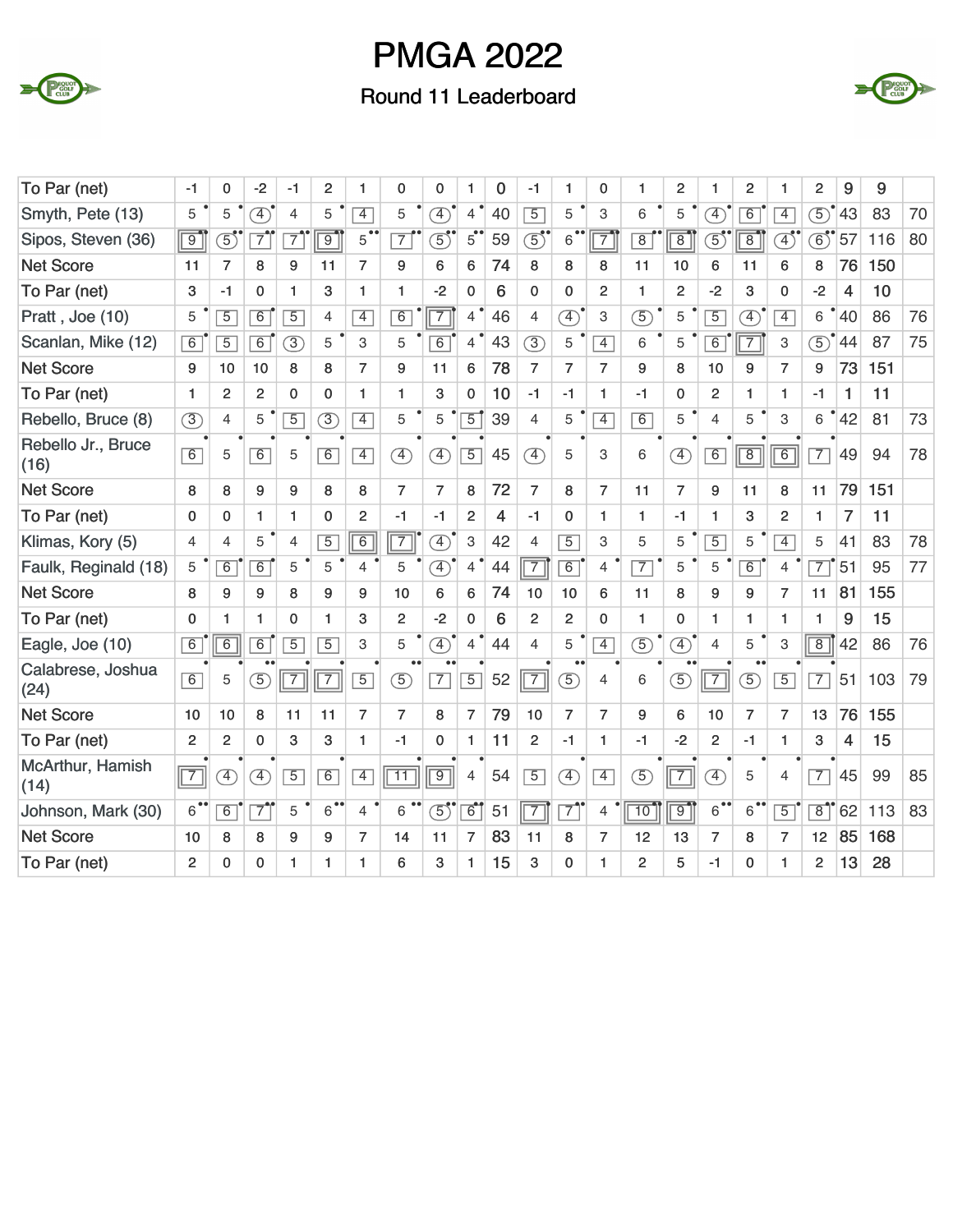

## Round 11 Leaderboard



### Gross Skins - Gross Skins

| Player                             |                |                |                           |                |                     |                                                                                 |                |                 |                 |                |                     |                            |                |                |                                               |                |                | <b>Skins</b>   |                |                |                |                            |                                            |
|------------------------------------|----------------|----------------|---------------------------|----------------|---------------------|---------------------------------------------------------------------------------|----------------|-----------------|-----------------|----------------|---------------------|----------------------------|----------------|----------------|-----------------------------------------------|----------------|----------------|----------------|----------------|----------------|----------------|----------------------------|--------------------------------------------|
|                                    |                |                |                           |                |                     |                                                                                 |                |                 |                 |                |                     | No skins won               |                |                |                                               |                |                |                |                |                |                |                            |                                            |
|                                    |                |                |                           |                |                     |                                                                                 |                |                 |                 |                |                     | No skins won               |                |                |                                               |                |                |                |                |                |                |                            |                                            |
| Hole                               | Par            | <b>Score</b>   |                           |                |                     | Won                                                                             |                |                 |                 |                |                     |                            |                |                |                                               | <b>Tie</b>     |                |                |                |                |                |                            |                                            |
| 1                                  | 4              | 3              |                           |                |                     |                                                                                 |                |                 |                 |                |                     |                            |                |                | Davison, Anthony, Dias, Don and 3 other       |                |                |                |                |                |                |                            |                                            |
| 2                                  | 4              | 4              |                           |                |                     |                                                                                 |                |                 |                 |                |                     |                            |                |                | Bailey, Dean, Barry, Jeff and 6 other         |                |                |                |                |                |                |                            |                                            |
| 3                                  | 4              | 4              |                           |                |                     |                                                                                 |                |                 |                 |                |                     |                            |                |                | Baron, Don, Barry, Jeff and 8 other           |                |                |                |                |                |                |                            |                                            |
| $\overline{4}$                     | 4              | 4              |                           |                |                     |                                                                                 |                |                 |                 |                |                     |                            |                |                | Baron, Don, Barry, Jeff and 8 other           |                |                |                |                |                |                |                            |                                            |
| 5                                  | 4              | 3              |                           |                |                     |                                                                                 |                |                 |                 |                |                     |                            |                |                | Lathrop, James and Rebello, Bruce             |                |                |                |                |                |                |                            |                                            |
| 6                                  | 3              | 3              |                           |                |                     |                                                                                 |                |                 |                 |                |                     |                            |                |                | Baron, Don, Barry, Jeff and 4 other           |                |                |                |                |                |                |                            |                                            |
| 7                                  | 4              | 4              |                           |                |                     |                                                                                 |                |                 |                 |                |                     |                            |                |                | Davison, Anthony, Hantman, Ronald and 1 other |                |                |                |                |                |                |                            |                                            |
| 8                                  | $\overline{4}$ | 3              |                           |                |                     |                                                                                 |                |                 |                 |                |                     |                            |                |                | Baron, Don, Barry, Jeff and 1 other           |                |                |                |                |                |                |                            |                                            |
| 9                                  | 3              | 3              |                           |                |                     | Baron, Don, Davison, Anthony and 4 other<br>Davison, Anthony and Lathrop, James |                |                 |                 |                |                     |                            |                |                |                                               |                |                |                |                |                |                |                            |                                            |
| 10                                 | 4              | 3              |                           |                |                     | Barry, Jeff, Pratt, Joe and 1 other                                             |                |                 |                 |                |                     |                            |                |                |                                               |                |                |                |                |                |                |                            |                                            |
| 11                                 | 4              | 4              |                           |                |                     |                                                                                 |                |                 |                 |                |                     |                            |                |                |                                               |                |                |                |                |                |                |                            |                                            |
| 12                                 | 3              | 3              |                           |                |                     |                                                                                 |                |                 |                 |                |                     |                            |                |                | Bailey, Dean, Baron, Don and 9 other          |                |                |                |                |                |                |                            |                                            |
| 13                                 | 5              | 4              |                           |                |                     |                                                                                 |                |                 |                 |                |                     |                            |                |                | Davison, Anthony and Lathrop, James           |                |                |                |                |                |                |                            |                                            |
| 14                                 | 4              | 4              |                           |                |                     |                                                                                 |                |                 |                 |                |                     |                            |                |                | Bailey, Dean, Eagle, Joe and 1 other          |                |                |                |                |                |                |                            |                                            |
| 15                                 | 4              | 4              |                           |                |                     |                                                                                 |                |                 |                 |                |                     |                            |                |                | Barry, Jeff, Cogman, Marcus and 6 other       |                |                |                |                |                |                |                            |                                            |
| 16                                 | 4              | $\overline{4}$ |                           |                |                     |                                                                                 |                |                 |                 |                |                     |                            |                |                | Baron, Don, Hutchinson, Trevor and 2 other    |                |                |                |                |                |                |                            |                                            |
| 17                                 | 3              | 3              |                           |                |                     |                                                                                 |                |                 |                 |                |                     |                            |                |                | Bailey, Dean, Barry, Jeff and 5 other         |                |                |                |                |                |                |                            |                                            |
| 18                                 | 5              | 5              |                           |                |                     |                                                                                 |                |                 |                 |                |                     |                            |                |                | Barry, Jeff, Davison, Anthony and 5 other     |                |                |                |                |                |                |                            |                                            |
|                                    |                |                | 1                         | $\overline{c}$ | $\sqrt{3}$          | $\overline{4}$                                                                  | 5              | $6\phantom{1}6$ | $\overline{7}$  | 8              | 9                   | Out                        | 10             | 11             | 12                                            | 13             | 14             | 15             | 16             | 17             | 18             | In                         | <b>Total</b>                               |
| Hutchinson, Trevor                 |                |                | 3                         | 4              | $\overline{4}$      | $\overline{4}$                                                                  | 4              | З               | $\overline{7}$  | 5              | 3                   | 0                          | 4              | $\overline{7}$ | 3                                             | 5              | $\overline{7}$ | 4              | 4              | $\overline{4}$ | 5              | 0                          | 0                                          |
| Barry, Jeff                        |                |                | 4                         | 4              | 4                   | $\overline{4}$                                                                  | 5              | 3               | 5               | 3              | $\overline{4}$      | 0                          | $\overline{4}$ | 4              | 3                                             | 6              | $\overline{7}$ | 4              | $\overline{7}$ | 3              | 5              | 0                          | 0                                          |
| Baron, Don                         |                |                | $\sqrt{5}$                | 5              | 4                   | 4                                                                               |                | 3               | $6\phantom{1}6$ | 3              | 3                   | $\mathbf 0$                | 5              | 5              | 3                                             | 5              | $\sqrt{5}$     | 5              | 4              | $\overline{4}$ | 6              | $\boldsymbol{0}$           | 0                                          |
| Bailey, Dean                       |                |                | $\overline{\mathbf{4}}$   | $\overline{4}$ | 5                   | $\,6\,$                                                                         | $\overline{7}$ | $\overline{4}$  | $\,6\,$         | $\,$ 6 $\,$    | 5                   | $\mathbf 0$                | 5              | 5              | 3                                             | 6              | $\overline{4}$ | 5              | $\overline{7}$ | 3              | $6\phantom{a}$ | $\mathbf 0$                | $\mathsf{O}\xspace$                        |
| Davison, Anthony                   |                |                | $\ensuremath{\mathsf{3}}$ | 5              | 4                   | 4                                                                               | 4              | 3               | 4               | 3              | 3                   | $\mathbf 0$                | 3              | 5              | $\overline{4}$                                | $\overline{4}$ | 5              | 4              | 5              | $\overline{4}$ | 5              | $\mathbf 0$                | $\mathsf{O}\xspace$                        |
| Hantman, Ronald                    |                |                | 5                         | $\sqrt{5}$     | 5                   | $\overline{5}$                                                                  | 5              | 3               | 4               | 5              | 3                   | $\mathbf 0$                | $\overline{4}$ | 5              | 3                                             | 5              | 5              | 5              | $\,6\,$        | $\overline{4}$ | $\overline{7}$ | $\mathbf 0$                | $\mathsf{O}\xspace$                        |
| Klimas, Kory                       |                |                | $\overline{4}$            | 4              | 5                   | 4                                                                               | 5              | 6               | $\overline{7}$  | 4              | 3                   | $\mathbf 0$                | $\overline{4}$ | 5              | 3                                             | 5              | 5              | 5              | 5              | $\overline{4}$ | 5              | $\mathbf 0$                | $\mathsf{O}\xspace$                        |
| Faulk, Reginald                    |                |                | 5                         | $\,6\,$        | $\,6\,$             | 5                                                                               | 5              | $\overline{4}$  | 5               | $\overline{4}$ | $\overline{4}$      | $\mathbf 0$                | $\overline{7}$ | $\,6\,$        | $\overline{4}$                                | $\overline{7}$ | $\sqrt{5}$     | 5              | 6              | $\overline{4}$ | $\overline{7}$ | $\mathbf 0$                | $\mathsf{O}\xspace$                        |
| Farwell, David                     |                |                | 4                         | 4              | 4<br>$\overline{4}$ | 4                                                                               | 4              | $\overline{4}$  | 5               | 4              | $\overline{4}$      | $\mathbf 0$<br>$\mathbf 0$ | 5              | 5              | 3                                             | 5              | 5              | 5              | 5              | 5<br>3         | 5              | $\mathbf 0$<br>$\mathbf 0$ | $\mathsf{O}\xspace$<br>$\mathsf{O}\xspace$ |
| Wildes, Kevin                      |                |                | 5                         | 5              | $\overline{4}$      | $\overline{5}$                                                                  | 5              | 4               | $\,6\,$         | 5              | $\overline{4}$<br>3 | $\mathbf 0$                | $\overline{4}$ | $\overline{4}$ | $\overline{4}$<br>3                           | 6              | $\overline{5}$ | $6\phantom{1}$ | $\overline{4}$ | 3              | $\overline{7}$ | $\mathbf 0$                | $\mathsf{O}\xspace$                        |
| Lathrop, James<br>Wright, Jonathan |                |                | $\ensuremath{\mathsf{3}}$ | $\overline{4}$ | $\overline{4}$      | 4                                                                               | 3              | 4               | 5               | 4              |                     | $\mathsf{O}\xspace$        | 3              | 5              |                                               | $\overline{4}$ | $\overline{5}$ | 4              | $6\phantom{a}$ |                | 5              | $\mathbf 0$                | $\mathsf{O}\xspace$                        |
|                                    |                |                | 5                         | 5              |                     | $\overline{4}$                                                                  | $\,8\,$        | $\overline{4}$  | $\,6$           | $\,$ 6 $\,$    | $\,6\,$             |                            | 5              | 6              | $\overline{4}$                                | 8              | $\overline{7}$ | $\sqrt{6}$     | $\,6\,$        | 5              | $\,8\,$        |                            |                                            |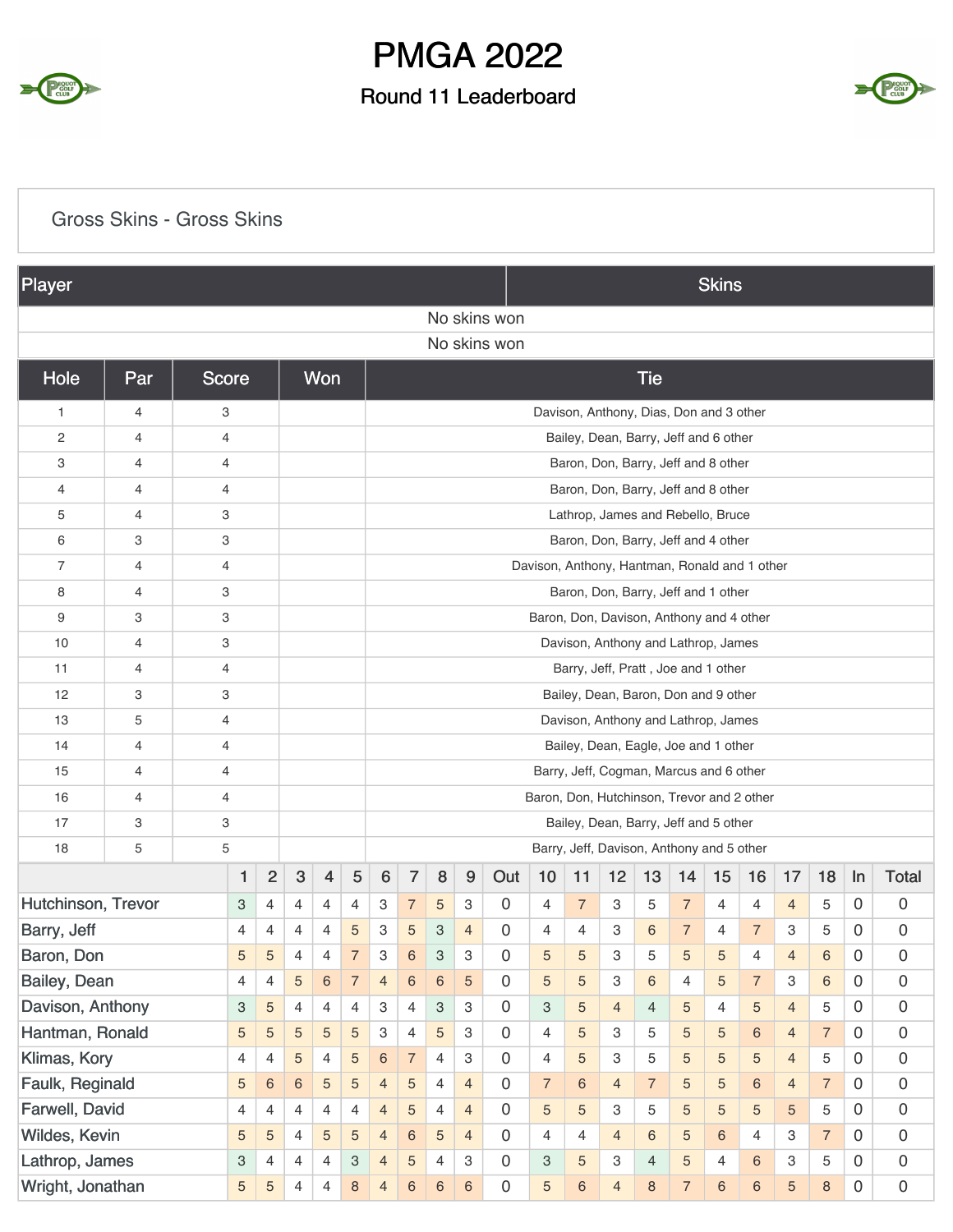

### Round 11 Leaderboard



| Dias, Don                       | 3 | 5 | 4 | $\overline{4}$ | 5 | 4              | 6              | 4                     | 5              | $\Omega$      | 4 | 5   | 4 | 6     | 5              |   | 5 | 3              | $\overline{7}$ | 0        | 0 |
|---------------------------------|---|---|---|----------------|---|----------------|----------------|-----------------------|----------------|---------------|---|-----|---|-------|----------------|---|---|----------------|----------------|----------|---|
| Smyth, Pete                     | 5 | 5 | 4 | 4              | 5 | 4              | 5              | 4                     | $\overline{4}$ | 0             | 5 | 5   | 3 | 6     | 5              | 4 | 6 | $\overline{4}$ | 5              | 0        | 0 |
| Pratt, Joe                      | 5 | 5 | 6 | 5              | 4 | 4              | 6              |                       | $\overline{4}$ | $\Omega$      | 4 | 4   | 3 | 5     | 5              | 5 | 4 | $\overline{4}$ | 6              | 0        | 0 |
| Eagle, Joe                      | 6 | 6 | 6 | 5              | 5 | 3              | 5              | 4                     | $\overline{4}$ | 0             | 4 | 5   | 4 | 5     | $\overline{4}$ | 4 | 5 | 3              | 8              | 0        | 0 |
| Cogman, Marcus                  | 5 | 4 | 5 | $\overline{7}$ | 6 | 4              | $\overline{7}$ | 5                     | $\overline{4}$ | $\Omega$      | 5 | 6   | 4 | 6     | 6              | 4 | 5 | $\overline{4}$ | 6              | 0        | 0 |
| Rebello, Bruce                  | 3 | 4 | 5 | 5              | 3 | 4              | 5              | 5                     | 5              | $\Omega$      | 4 | 5   | 4 | 6     | 5              | 4 | 5 | 3              | 6              | $\Omega$ | 0 |
| Rebello Jr., Bruce              | 6 | 5 | 6 | 5              | 6 | $\overline{4}$ | 4              | $\overline{4}$        | 5              | 0             | 4 | 5   | 3 | 6     | $\overline{4}$ | 6 | 8 | 6              | $\overline{7}$ | 0        | 0 |
| <b>Starting Hole Start Hole</b> |   |   |   |                |   |                |                | Eagle or Better Eagle |                | <b>Birdie</b> |   | Par |   | Bogey |                |   |   |                |                |          |   |

Double Bogey or Worse Dbl. Bogey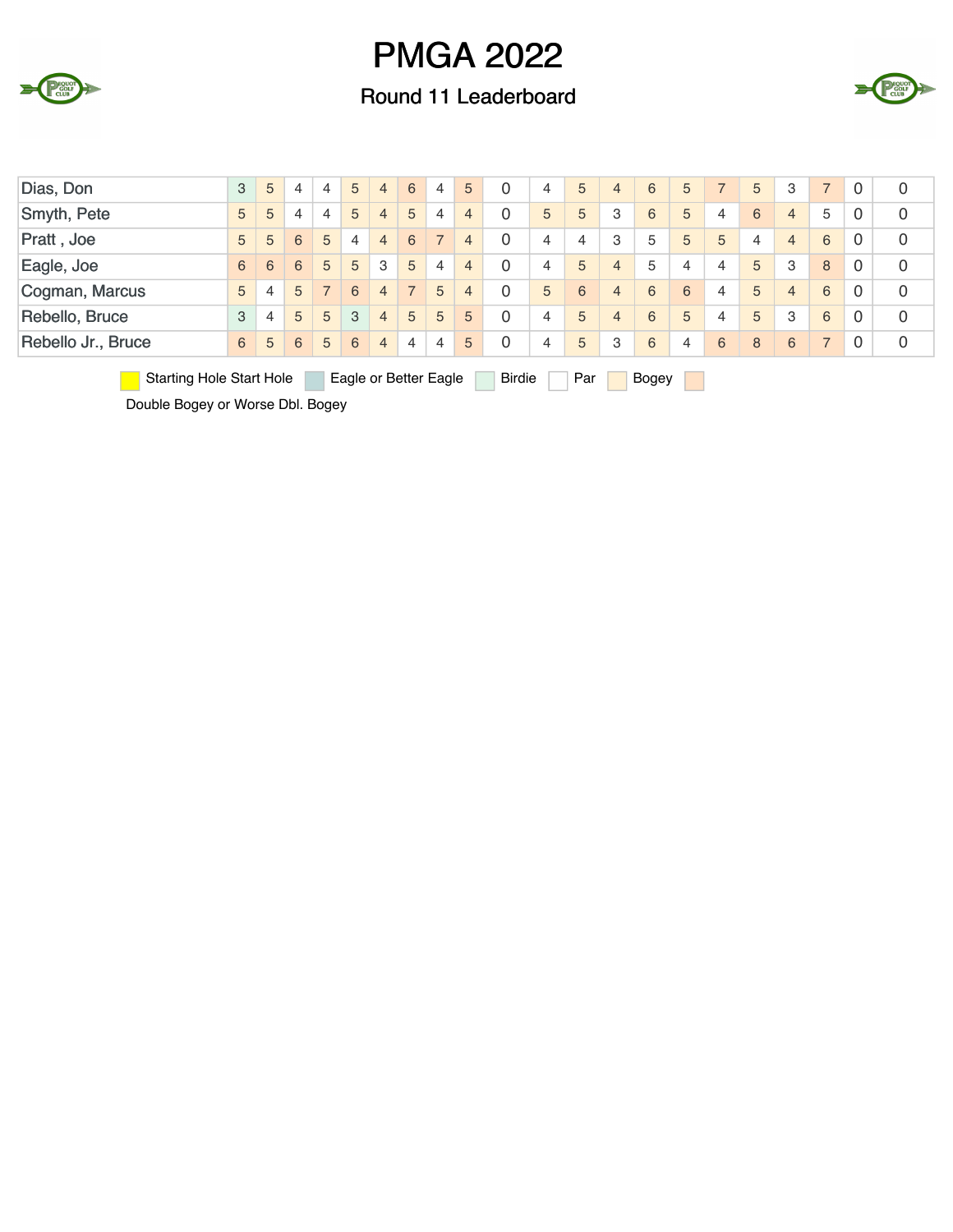

## Round 11 Leaderboard



Net Skins - Net Skins

| Player                                      | <b>Skins</b> | <b>Purse</b> | <b>Details</b> |
|---------------------------------------------|--------------|--------------|----------------|
| Davison, Anthony<br><b>Pequot Golf Club</b> |              | \$48.75      | Birdie on 10   |
| Baron, Don<br><b>Pequot Golf Club</b>       |              | \$48.75      | Birdie on 9    |
| Wright, Jonathan<br><b>Pequot Golf Club</b> |              | \$48.75      | Birdie on 4    |
| Dias, Don<br>Pequot Golf Club               |              | \$48.75      | Eagle on 1     |

Total Purse Allocated: \$195.00

| Hole                   | Par            | <b>Score</b>   |              |                | Won            |                  |                |                           |                       |                           |            |                     |                                                 |                |                 | <b>Tie</b>     |                |                                         |                |                |                |                |              |
|------------------------|----------------|----------------|--------------|----------------|----------------|------------------|----------------|---------------------------|-----------------------|---------------------------|------------|---------------------|-------------------------------------------------|----------------|-----------------|----------------|----------------|-----------------------------------------|----------------|----------------|----------------|----------------|--------------|
| $\mathbf{1}$           | 4              | $\overline{c}$ |              |                |                | Dias, Don        |                |                           |                       |                           |            |                     |                                                 |                |                 |                |                |                                         |                |                |                |                |              |
| 2                      | 4              | 3              |              |                |                |                  |                |                           |                       |                           |            |                     | Bailey, Dean, Cogman, Marcus and 1 other        |                |                 |                |                |                                         |                |                |                |                |              |
| 3                      | $\overline{4}$ | 3              |              |                |                |                  |                |                           |                       |                           |            |                     |                                                 |                |                 |                |                | Baron, Don, Barry, Jeff and 7 other     |                |                |                |                |              |
| $\overline{4}$         | $\overline{4}$ | 3              |              |                |                | Wright, Jonathan |                |                           |                       |                           |            |                     |                                                 |                |                 |                |                |                                         |                |                |                |                |              |
| 5                      | 4              | 3              |              |                |                |                  |                |                           |                       |                           |            |                     | Cerrone, Erick, Greene, Keith and 1 other       |                |                 |                |                |                                         |                |                |                |                |              |
| 6                      | 3              | 3              |              |                |                |                  |                |                           |                       |                           |            |                     |                                                 |                |                 |                |                | Baron, Don, Barry, Jeff and 5 other     |                |                |                |                |              |
| $\overline{7}$         | $\overline{4}$ | 3              |              |                |                |                  |                |                           |                       |                           |            |                     | Calabrese, Joshua, Davison, Anthony and 1 other |                |                 |                |                |                                         |                |                |                |                |              |
| 8                      | $\overline{4}$ | $\mathbf{2}$   |              |                |                |                  |                |                           |                       |                           |            |                     |                                                 |                |                 |                |                | Baron, Don, Barry, Jeff and 1 other     |                |                |                |                |              |
| 9                      | 3              | $\overline{c}$ |              |                |                | Baron, Don       |                |                           |                       |                           |            |                     |                                                 |                |                 |                |                |                                         |                |                |                |                |              |
| 10                     | 4              | 3              |              |                |                | Davison, Anthony |                |                           |                       |                           |            |                     |                                                 |                |                 |                |                |                                         |                |                |                |                |              |
| 11                     | 4              | 3              |              |                |                |                  |                |                           |                       |                           |            |                     |                                                 |                |                 |                |                | Barry, Jeff, Greene, Keith and 2 other  |                |                |                |                |              |
| 12                     | 3              | 3              |              |                |                |                  |                |                           |                       |                           |            |                     | Bailey, Dean, Baron, Don and 11 other           |                |                 |                |                |                                         |                |                |                |                |              |
| 13                     | 5              | $\overline{4}$ |              |                |                |                  |                |                           |                       |                           |            |                     | Baron, Don, Davison, Anthony and 1 other        |                |                 |                |                |                                         |                |                |                |                |              |
| 14                     | $\overline{4}$ | 3              |              |                |                |                  |                |                           |                       |                           |            |                     | Bailey, Dean, Cerrone, Erick and 1 other        |                |                 |                |                |                                         |                |                |                |                |              |
| 15                     | 4              | 3              |              |                |                |                  |                |                           |                       |                           |            |                     |                                                 |                |                 |                |                | Cogman, Marcus and Greene, Keith        |                |                |                |                |              |
| 16                     | 4              | 3              |              |                |                |                  |                |                           |                       |                           |            |                     | Baron, Don, Hutchinson, Trevor and 2 other      |                |                 |                |                |                                         |                |                |                |                |              |
| 17                     | 3              | $\mathbf{2}$   |              |                |                |                  |                |                           |                       |                           |            |                     | Bailey, Dean, Cerrone, Erick and 1 other        |                |                 |                |                |                                         |                |                |                |                |              |
| 18                     | 5              | 4              |              |                |                |                  |                |                           |                       |                           |            |                     |                                                 |                |                 |                |                | Barry, Jeff, Farwell, David and 1 other |                |                |                |                |              |
|                        |                |                | $\mathbf{1}$ | $\overline{2}$ | $\mathbf{3}$   | $\overline{4}$   | 5              | 6                         | $\overline{7}$        | 8                         | 9          | Out                 | 10                                              | 11             | 12 <sub>2</sub> | 13             | 14             | 15                                      | 16             | 17             | 18             | $\ln$          | <b>Total</b> |
| Davison, Anthony (6)   |                |                | 3            | 5              | $\overline{4}$ | $\overline{4}$   | $\overline{4}$ | $\mathbf{3}$              | $\overline{4}$        | $\sqrt{3}$                | 3          | $\mathsf{O}\xspace$ | $\circled{3}$                                   | $\,$ 5 $\,$    | $\overline{4}$  | $\overline{4}$ | 5              | $\overline{4}$                          | 5              | $\overline{4}$ | 5              | 1              | 1            |
| Baron, Don (11)        |                |                | 5            | 5              | 4              | $\overline{4}$   | $7^{\degree}$  | $\ensuremath{\mathsf{3}}$ | $6\phantom{a}$        | $\ensuremath{\mathsf{3}}$ | $\sqrt{3}$ | 1                   | 5                                               | 5              | 3               | 5              | 5              | 5                                       | 4              | $\overline{4}$ | 6              | $\overline{0}$ | 1            |
| Wright, Jonathan (20)  |                |                | 5            | 5              | $\overline{4}$ | 4                | 8              | $\overline{4}$            | $\bullet\bullet$<br>6 | 6                         | 6          | 1                   | 5                                               | $\,6$          | $\overline{4}$  | $\,8\,$        | $\overline{7}$ | 6                                       | 6              | 5              | $\bf 8$        | $\overline{0}$ | $\mathbf{1}$ |
| Dias, Don (12)         |                |                | (3)          | $\sqrt{5}$     | $\overline{4}$ | 4                | 5              | $\overline{4}$            | 6                     | $\overline{4}$            | 5          | 1                   | 4                                               | 5              | $\overline{4}$  | 6              | 5              | 7                                       | 5              | 3              | $\overline{7}$ | $\overline{0}$ | 1            |
| Hutchinson, Trevor (5) |                |                | 3            | $\overline{4}$ | $\overline{4}$ | 4                | 4              | 3                         | $\overline{7}$        | 5                         | 3          | 0                   | $\overline{4}$                                  | $\overline{7}$ | 3               | 5              | $\overline{7}$ | $\overline{4}$                          | $\overline{4}$ | $\overline{4}$ | 5              | $\mathbf 0$    | 0            |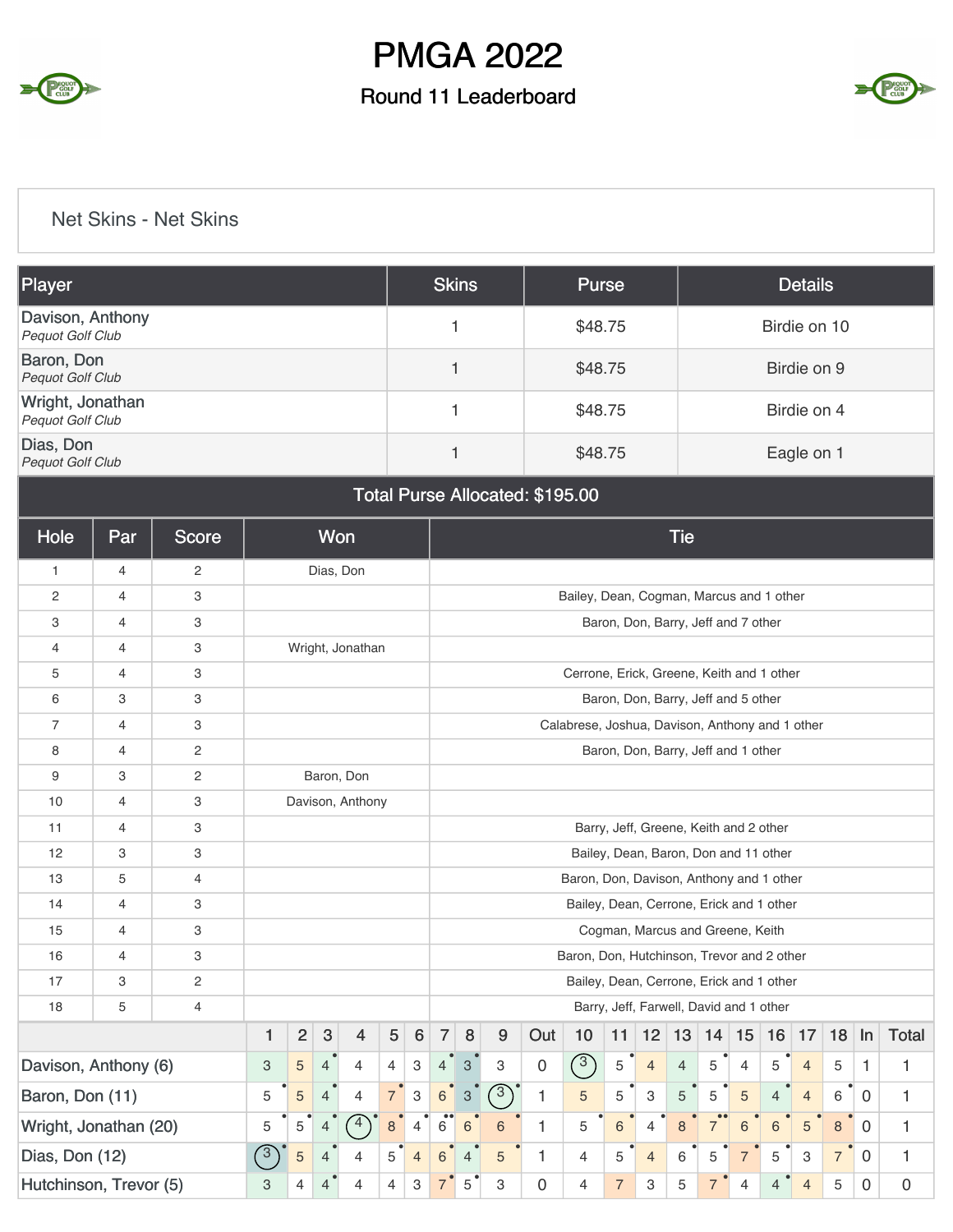

## Round 11 Leaderboard



| Greene, Keith (15)      | $\overline{4}$ | 4              | 5                           | 5              | 4              | $\overline{4}$ | 8              | 6               | 5              | $\Omega$ | 5              | $\overline{4}$ | 3              | 6              | 5              | 4              | 5              | 3              | 6              | $\overline{0}$ | $\Omega$       |
|-------------------------|----------------|----------------|-----------------------------|----------------|----------------|----------------|----------------|-----------------|----------------|----------|----------------|----------------|----------------|----------------|----------------|----------------|----------------|----------------|----------------|----------------|----------------|
| Barry, Jeff (10)        | $\overline{4}$ | 4              | $\overline{4}$              | $\overline{4}$ | 5              | 3              | 5              | 3               | 4              | $\Omega$ | $\overline{4}$ | $\overline{4}$ | 3              | 6              | $\overline{7}$ | 4              | $\overline{7}$ | 3              | $\bullet$<br>5 | $\Omega$       | $\overline{0}$ |
| Johnson, Bill (15)      | 5              | 5              | 5                           | 6              | $6\phantom{1}$ | $\overline{4}$ | 5              | 5               | 4              | $\Omega$ | 6              | 5              | $\overline{4}$ | 6              | 6              | 5              | 5              | 4              | 6              | $\Omega$       | $\overline{0}$ |
| Bailey, Dean (15)       | $\overline{4}$ | $\overline{4}$ | 5                           | 6              | $\overline{7}$ | $\overline{4}$ | 6              | $6\overline{6}$ | 5              | $\Omega$ | 5              | 5              | 3              | 6              | $\overline{4}$ | 5              | $\overline{7}$ | 3              | 6              | $\Omega$       | $\overline{0}$ |
| Klimas, Kory (4)        | $\overline{4}$ | 4              | 5                           | 4              | 5              | 6              |                | $\overline{4}$  | 3              | $\Omega$ | $\overline{4}$ | 5              | 3              | 5              | 5              | 5              | 5              | $\overline{4}$ | 5              | $\Omega$       | $\Omega$       |
| Faulk, Reginald (14)    | 5              | 6              | 6 <sup>o</sup>              | 5              | 5              | $\overline{4}$ | 5              | $\overline{4}$  | 4              | $\Omega$ | $\overline{7}$ | $6\phantom{a}$ | $\overline{4}$ | $\overline{7}$ | 5              | 5              | 6              | 4              | $\overline{7}$ | $\Omega$       | $\overline{0}$ |
| Luther, Elbridge (15)   | $\overline{4}$ | 5              | 5                           | 5              | 5              | 3              | 8              | $\overline{4}$  | 4              | $\Omega$ | $\overline{4}$ | 5              | $\overline{4}$ | $\overline{7}$ | 6              | 5              | 5              | 4              | $\overline{7}$ | $\Omega$       | $\Omega$       |
| Farwell, David (10)     | $\overline{4}$ | 4              | $\overline{4}$              | 4              | 4              | $\overline{4}$ | 5              | $\overline{4}$  | 4              | $\Omega$ | 5              | 5              | 3              | 5              | 5              | 5              | 5              | 5              | 5              | $\Omega$       | $\Omega$       |
| Wildes, Kevin (12)      | 5              | 5              | $\bullet$<br>$\overline{4}$ | 5              | 5              | $\overline{4}$ | 6              | 5               | $\overline{4}$ | $\Omega$ | $\overline{4}$ | $\overline{4}$ | $\overline{4}$ | 6              | 5              | 6              | 4              | 3              | 7 <sup>1</sup> | $\Omega$       | $\overline{0}$ |
| Smyth, Pete (11)        | 5              | 5              | $\overline{4}$              | 4              | 5              | $\overline{4}$ | $5^{\circ}$    | $\overline{4}$  | 4              | $\Omega$ | 5              | 5              | 3              | 6              | 5              | 4              | 6              | $\overline{4}$ | 5              | $\Omega$       | $\Omega$       |
| Pratt, Joe (8)          | 5              | 5              | $6\phantom{1}$              | 5              | $\overline{4}$ | $\overline{4}$ | 6              | $\overline{7}$  | 4              | $\Omega$ | $\overline{4}$ | $\overline{4}$ | 3              | 5              | 5              | 5              | $\overline{4}$ | $\overline{4}$ | 6              | $\overline{0}$ | $\Omega$       |
| Calabrese, Joshua (19)  | 6              | 5              | 5                           | $\overline{7}$ | $\overline{7}$ | 5              | $5^{\circ}$    | $\overline{7}$  | 5              | $\Omega$ | $\overline{7}$ | 5              | 4              | 6              | 5              | $\overline{7}$ | 5              | 5              | $\overline{7}$ | $\Omega$       | $\Omega$       |
| Cogman, Marcus (13)     | 5              | 4              | 5                           | $\overline{7}$ | 6              | $\overline{4}$ | $\overline{7}$ | $5^{\circ}$     | 4              | $\Omega$ | 5              | 6              | $\overline{4}$ | 6              | 6              | 4              | 5              | $\overline{4}$ | 6              | $\Omega$       | $\Omega$       |
| Cerrone, Erick (18)     | 6              | 5              | 6                           | 5              | $\overline{4}$ | $\overline{4}$ | 6              | 5               | 4              | $\Omega$ | 8              | 6              | 4              | 6              | $\overline{4}$ | 5              | 5              | 3              | 6              | $\Omega$       | $\Omega$       |
| Rebello, Bruce (7)      | 3              | 4              | 5                           | 5              | 3              | $\overline{4}$ | 5              | 5               | 5              | $\Omega$ | $\overline{4}$ | 5              | $\overline{4}$ | 6              | 5              | 4              | 5              | 3              | 6              | $\Omega$       | $\overline{0}$ |
| Rebello Jr., Bruce (13) | 6              | 5              | 6                           | 5              | 6              | $\overline{4}$ | 4              | 4               | 5              | $\Omega$ | 4              | 5              | 3              | 6              | 4              | 6              | 8              | 6              |                | $\Omega$       | $\overline{0}$ |

**Starting Hole Start Hole** Eagle or Better Eagle Birdie Par Bogey

 $\mathcal{L}^{\text{max}}$ 

Double Bogey or Worse Dbl. Bogey